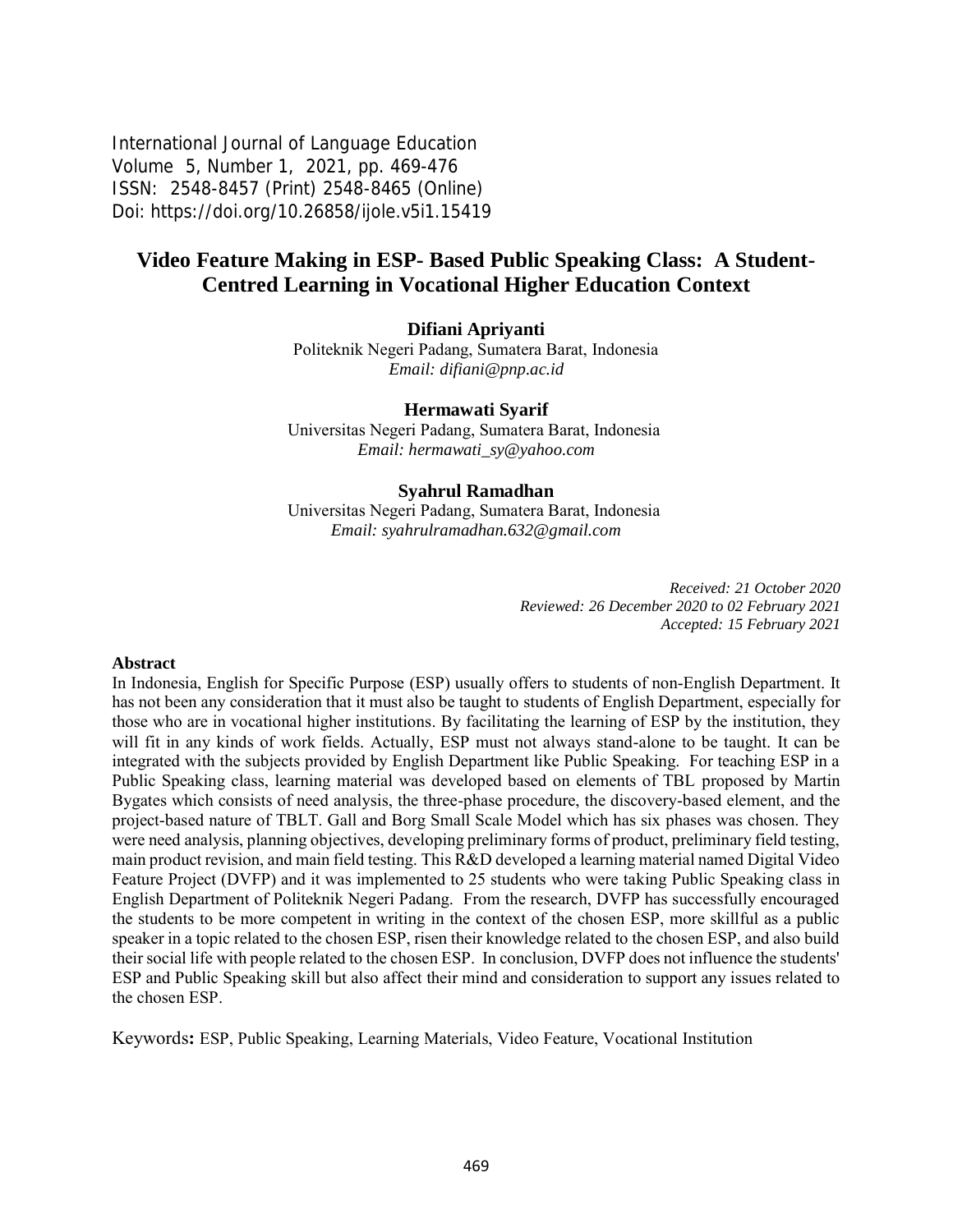### **Introduction**

In this recent global economy, the success or failure of the organization relies on the employees -who are the esteemed resource of the organization (Jehanzeb & Bashir, 2013). To stay competitive, besides, keep doing employee development programs, they start recruiting multitalented ones. They offer a position for people who apply not only to bring their degree certificate but also to show their additional skills or competencies. This situation has pushed people to upgrade their quality to get the job.

Polytechnic is the largest public educational institution that produces skilled workers at diploma level (Shahar, 2008). In Indonesia, industries, companies, offices have high expectations to get employees who are 'ready to work' from Polytechnic graduates. To fulfill the need of the market, students from non-English departments like Engineering, Accounting, and Commerce learn ESP. Therefore, they will have two competencies which are competence related to their background field of study and ESP competence. In some higher institutions, the non-English Department students have lectures in English as a support for them to get an English competence certificate before they graduated (Beshaj, 2015).

Meanwhile, students of English Department in Polytechnic must also have additional skills. Referring to the statement of Indonesian national working competence or known as SKKNI, English graduates of Diploma will work as a professional administrative assistant. It means that they will have a big chance to be positioned in any kind of field. Therefore, ESP must also put as a part of the curriculum in English Department. By learning ESP, they will have specific goals and purposes which might be professional, academic, or scientific (Javid, 2013). Teaching ESP by using a textbook that is published abroad (Medrea & Rus, 2012), and teaching ESP by establishing English Centre (Saliu & Hajrullai, 2016) have been conducted by previous researchers. These researches focus more on providing facilities for the learning process.

Meanwhile, the development of the Digital Video Feature Project (DVFP) in the learning of ESP is based on the element of Task-based Learning proposed by Bygates and Bloom's Digital taxonomy. The TBL phases are need analysis, the three-phase procedure (pre-task, on-task, posttask), the discovery-based element, and the project-based nature of TBLT (Bygate, 2015). While referring to the taxonomy, DVFP is in the creativity level (the highest level) which is suitable for college, university, or higher institution students. In DVFP, students are trained to learn technology. This is very important since all companies and industries in the world use technology for the management and the operational system. They need employees who are aware of the development of technology and able to apply it during working, especially during handling projects. Therefore, the students must also be common in conducting a project.

In the learning process, conducting a project by giving them a case and they know their position to solve or to be in that case (Amamou & Cheniti-belcadhi, 2018) is a way to train them to be critical in thinking, able in making a decision, ready in taking the consequences, and also trained to be a leader. The students are learning by doing and experiencing a lot. DVFP brings up the students' interest since they practice to share information, persuade people, and even entertaining based on their willingness when acting a public speaker (Yee & Abidin, 2014)

## **Review of literature**

Nowadays, it can be seen that learners cannot see any real-life connection with what they learn in school. This happened because of the discrepancy between the traditional process of learning in school and the process of learning in the real world (Mims, 2013). Therefore, the teachers must make the students understand why they are learning it. They must create a learning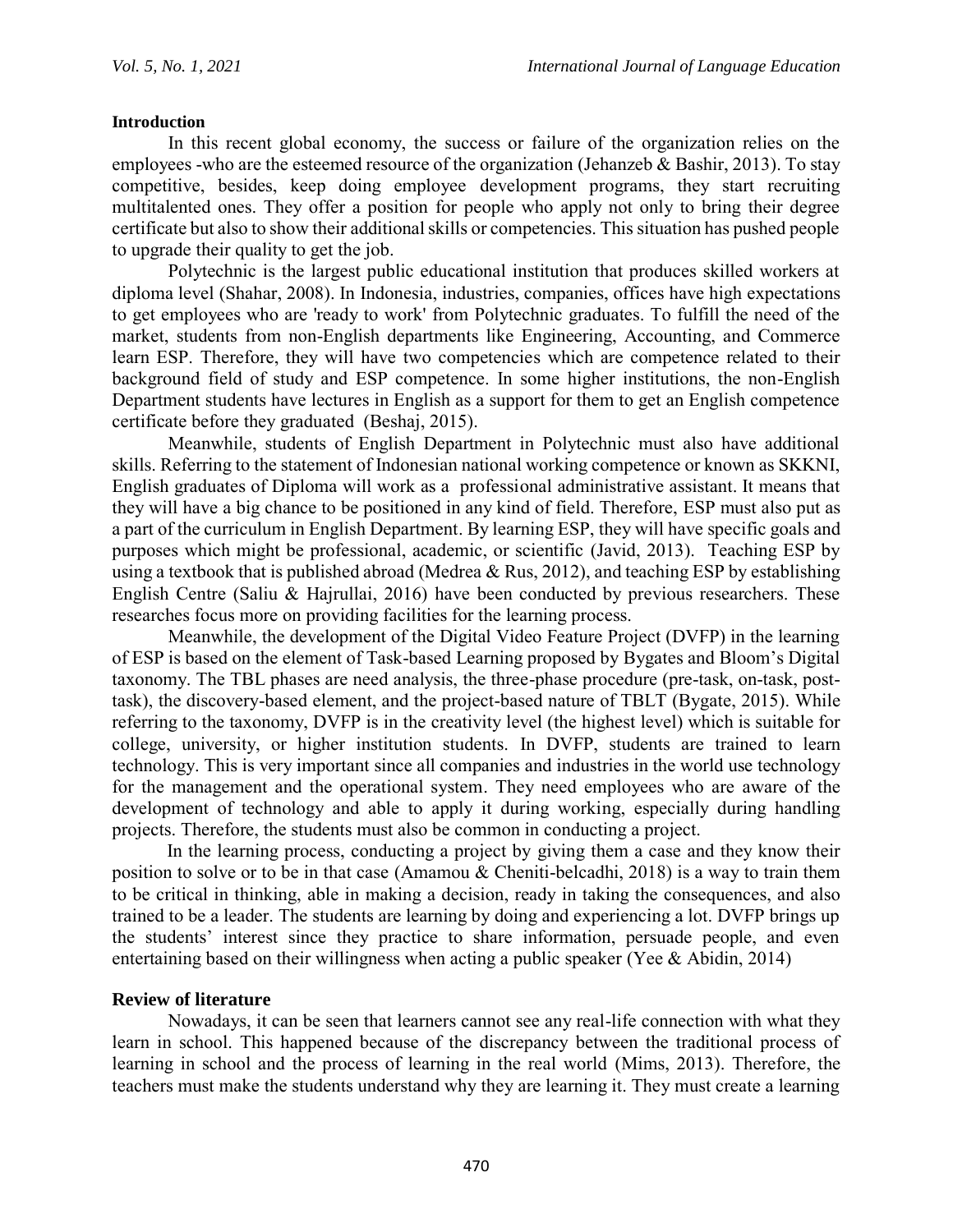process that can bring the real world into the learning process, or bringing the learning process into the real world.

One way for achieving it is through the realization of a project that can be created alone or in collaboration with other students. In assigning the project, the students think critically in the analysis of the given project. The learners must find the solution and think about all the consequences that will appear for taking action. In giving a project to the students, the problem that they accomplish is related to the practical facts (Amamou & Cheniti-belcadhi, 2018).

Moreover, in this digital era, it is required to bring a digital learning atmosphere which also leads the students to find out problems and solve with their networks, not given the problems and solved them by lecturing from the lecturer (Nai et al., 2016). This is easy to be conducted since technology has frequently integrated into schools across the globe, and has also become more pervasive in society (Ballew, 2017; Gall, Gall, & Borg, 2003). One of the technologies that are used as an educational tool in many higher education institutions around the world is videos (Hertzog, 2019).

Through students' record themselves, they can analyze their performance, besides it can also be useful for developing professional and social competence (Menggo et al., 2019). While for the lecturers, videotaped can be one of the choices for knowing the students' achievement in the learning process since it can be replayed several times. Besides videotaped, self-assessment can also be carried out by the lecturers to assess the students' achievement. How well the students understand the material and how their attitude or performance toward it should be also considered. Self-assessment is one of the ways for assessing the students' achievement which covered those factors (Prasetiyowati & Sa'adah, 2018).

## **Research methodology**

This R&D research developed a learning material for ESP which is integrated into Public Speaking class. The learning material is named Digital Video Feature Project (DGVP). It is developed based on the elements of Task-based Learning proposed by Martin Bygates which are need analysis, the three-phase procedure (pre-task, on-task, post-task), the discovery-based element, and the project-based nature of TBLT. The research applied Gall and Borg small scale model which consisted of six steps (Gall et al., 2003), as shown in picture 1.



Picture 1. Gall and Borg small scale mode

The instruments used in developing DVFP were questionnaires, validation sheets, and selfassessment forms. Questionnaires were used to find out the students' expectations in learning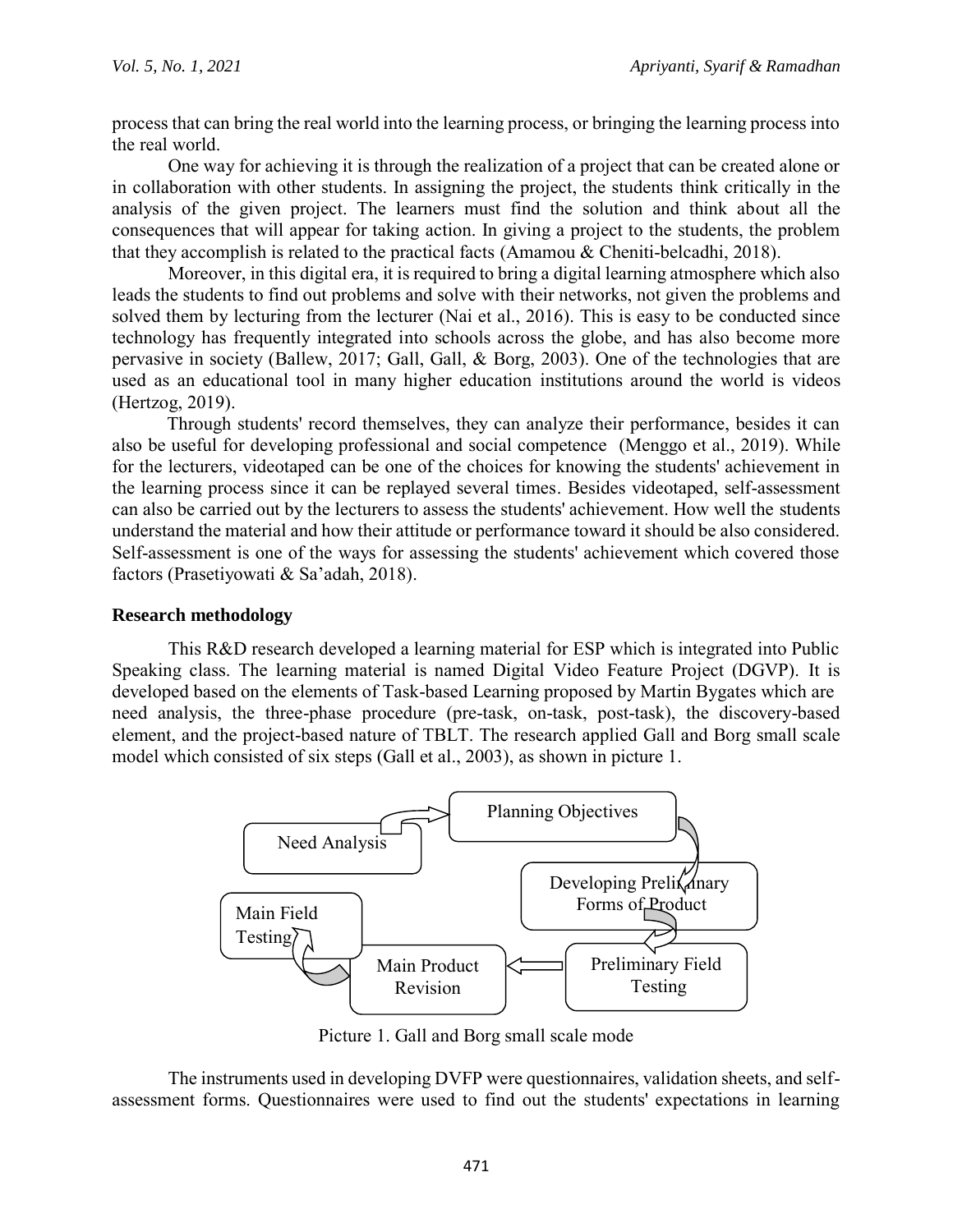Public Speaking and to find out the demand of Public Speaking syllabus. While validation forms were needed to validate the questionnaire and the product. There were three types of experts which validating the language, content, and media of DVFP. Validation sheets were used as the validation instrument.

To see the influence of DVFP on the students' ESP, 25 students who were taken Public Speaking class in Politeknik Negeri Padang were chosen to fill the self-assessment form. The qualitative data from the form were then analyzed descriptively

## **Results and Findings**

Digital Video Feature Project (DVFP) is established from a need of Public Speaking students who want to fit in any kind of work field when they become a public speaker. The students stated that they feel worried about presenting topics related to other fields like Engineering, Science, Commerce, and many more since their limited insight on those fields. Meanwhile, from analyzing the demand of the Public Speaking syllabus, it was found out that the students must be able to reach the purpose of the presentation or performance anywhere they hold it. It means that the students must acquire the content of their presentation or performance. From these two need analyses, DVFP fits the need.

DVFP was designed and developed based on TBL proposed by by Martin Bygate. DVFP was tested on 25 students of semester four who were taking Public Speaking class in English Department of Politeknik Negeri Padang. Each student chose different kinds of ESP based on their interest. The design of DVFP can be described clearly by taking one of the students' work. She was a female student and DVFP was completely applied to her during the learning process.

The first phase was the student identified her interest in ESP by deciding the English field she wants to acquire. Here, she chose English for Environmental Engineering. After selecting companies, offices, or industries that work related to Environmental Engineering, she picked up Padang Environmental Services Department and she found out the issue of the Waste Bank program to be brought up from this department. She identified that the program is for the whole citizen of Padang (public), and West Sumatra in general, but unfortunately, the program fail to be popular. Therefore, she took it as her project, and it is named as Profile TV Feature of Padang Environmental Services Department Waste Program. This is the phase where identfying the interest of the students means knowing the students' necessities, lacks, and wants (Hutchinson & Waters, 1991). It has relation with the goal of the language, ideas, skills, and text of the students as the learning target. Therefore, the students will know their own knowledge, capability and , competence related to their preferable field.

The second phase was digging information about the issue from several resources. She dug information as much as possible from several parties about Waste Bank. She read documents, books, watched YouTube, searched on the internet. She then tried to find people and places that are related to the Waste Bank program. The names collected were the head of the Padang Environmental Services department, the landfilled janitors, the rubbishmen, and the staff of Waste Bank. She also went to Padang Environmental Services Department, TPA (landfill) Air dingin Lubuk minturun, Bank sampah Hidayah Gadut, Bank sampah Limpapeh Minang, and Bank sampah Andalas Pauh for observation. In this phase, she made the schedule for interviewing the head of Padang Environmental Services Department, Waste Bank organizers, landfill workers, and rubbishmen. This is the phase where the student turn in a bundle of information related to the ESP to the Public Speaking lecturer. This is the phase where taking sources from the real –world and make it as a part of a learning process means using or taking advantage of the authentic materials.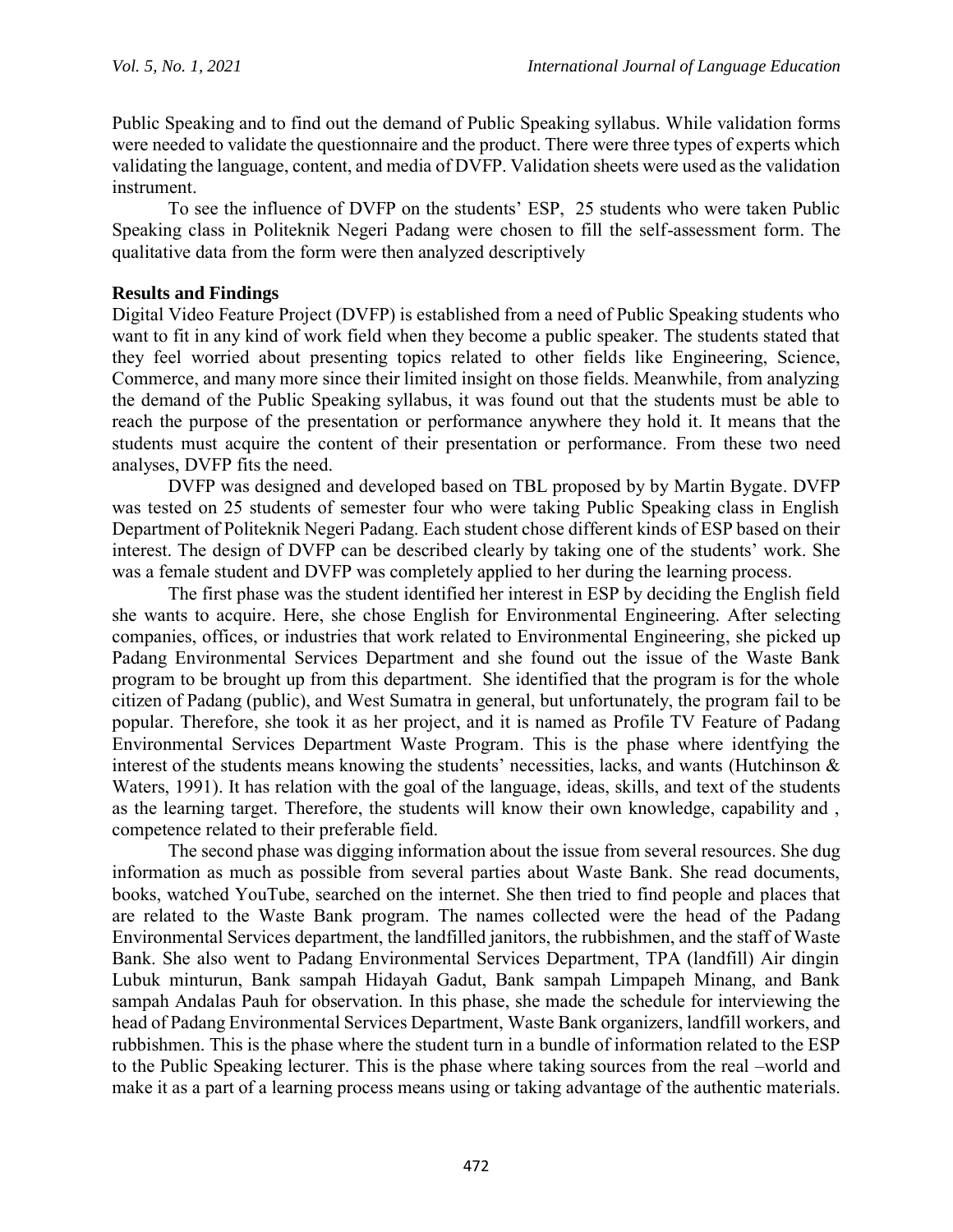It can be in terms of texts and tasks (Tomlinson, 2011). Authentic materials make learning and using language more meaningful (Qamariah, 2016).

The third phase was the students made the storyboard and wrote the cue cards in English. The collected information was filtered based on the storyboard, and before it was written in the cue card, English translation happened. Cue cards were used when the student did public speaking in front of the camera. Although while speaking there was not any living person in front, but only to a machine when she spoke to a camera or footage that will later be broadcast or some see the footage (Novakovic & Teodosijevic, 2017). In this phase, the students turned in the cue cards to the lecturer to make sure the English are used properly. She practiced using the cue cards, and paid attention to the pronunciation, intonation, and also gestures. The shooting started from Padang Beach, Permindo Street, Padang Environmental Services Department, Landfill Air Dingin, Rimbo Tarok Village, and Bank Sampah in Andalas University. This is the phase where the students discover the language used for their script. They create the outline by using the language that they acquired to relate the subpoints (Qamariah, 2016). Using the language that have been acquired, not learning the language become the focus in order to comprehend the presentation script.  $T_{\text{c}}$  1.  $1.1$  Story board board board board board board board board board board board board board board board board board board board board board board board board board board board board board board board board boar

|                            | Table 1. Story board        |                              |
|----------------------------|-----------------------------|------------------------------|
| Location                   | Content                     | Address                      |
| Pantai Padang              | Opening/Introduction        | Padang Barat                 |
| Permindo                   | Rubbish Bin                 | Jl. Pasar Raya, Padang Barat |
| Flamboyan Housing          | <b>Waste Timing Carrier</b> | Padang                       |
|                            | to the Landfill             |                              |
| TPA (landfill)             | Waste Management            | Air Dingin, Lubuk Minturun   |
|                            | Situation of Landfill       |                              |
| Padang Environmental       | Cooperation                 | Landmark Environmental       |
| Services Department        |                             | Services Department          |
| Bank Sampah Limpapeh       | Bank Sampah Program         | Rimbotarok, Kuranji          |
| (Limpapeh Waste Bank)      | Launching                   |                              |
| <b>Bank Sampah Andalas</b> | Program Bank                | Pauh, Padang                 |
| (Andalas Waste Bank)       | Sampah, Principle,          |                              |
|                            | Waste material              |                              |
| Pasar Raya                 | Closing                     | Jl. Pasar Raya, Padang Barat |

The fourth phase was shooting. This is the time where the student's public speaking skill was used. After getting the cameraman, the student went to the spots where have been determined. The shooting was alive and the student acted as a host. She was ready with her clip-on and cue cards. The cameraman was ready with his camera and tripod. The shooting was based on the storyboard and scheduled, and during shooting, the host guided from the beginning to the end of the feature by using English with the help of the cue cards (script). The shooting happened twice. Table 2 shows the complete script of the video feature which consists of 387 words.

| Table 2. Script/Que cards |  |  |  |
|---------------------------|--|--|--|
|---------------------------|--|--|--|

| Source                | Script (Que Cards)                                    |  |
|-----------------------|-------------------------------------------------------|--|
| Host                  | Hello / Good Morning Viewers// Today/ I Would Like To |  |
| $00.00.39 - 00.00.58$ | Show You About The Successful Program Of Padang       |  |
|                       | Environmental Services Department Or Dinas Lingkungan |  |
|                       | Hidup Kota Padang In Recycling Waste//                |  |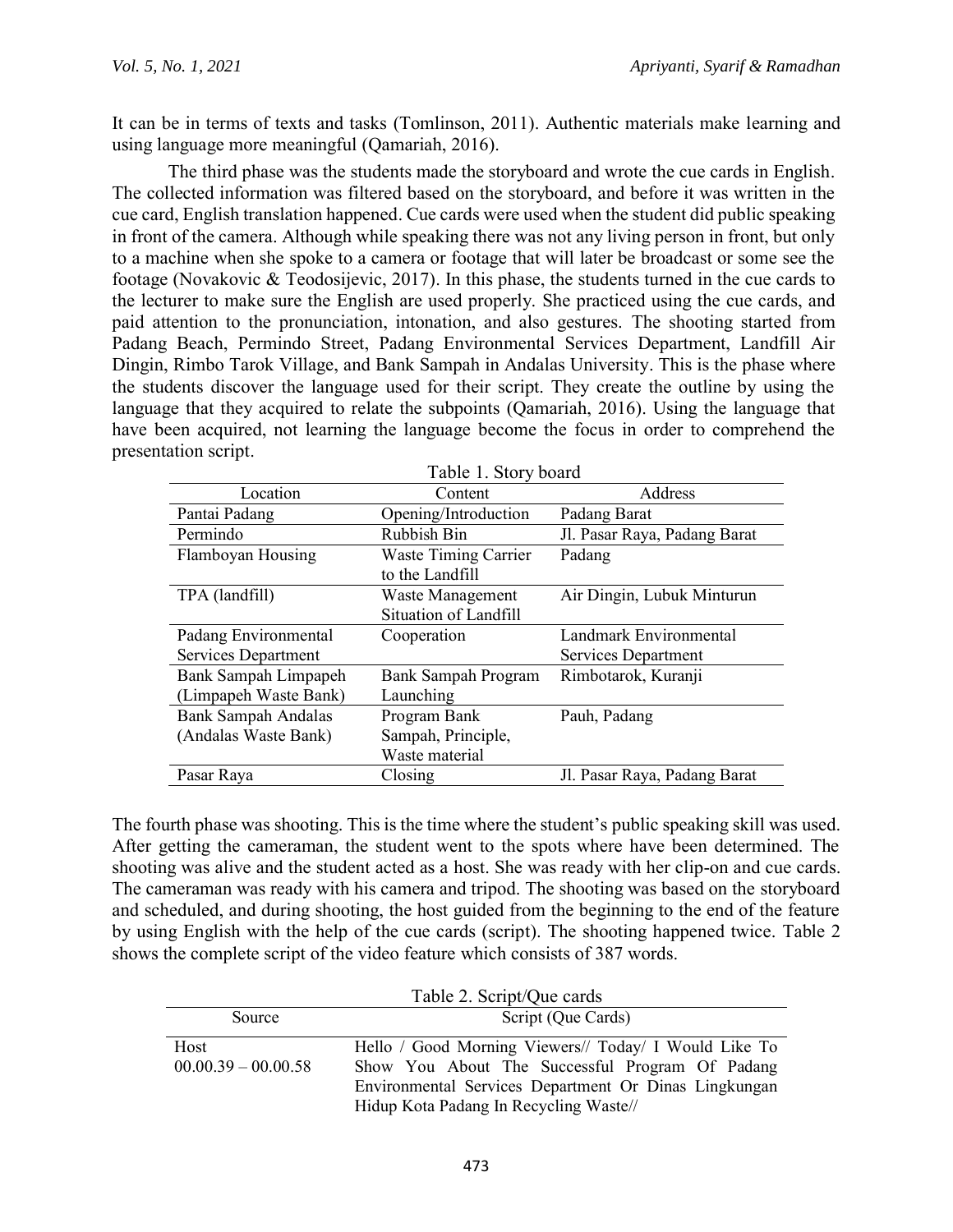|                               | So/ Keep On Me Syafno Fitri Wulandari                                                                      |  |
|-------------------------------|------------------------------------------------------------------------------------------------------------|--|
| Host                          | Viewers/ Waste Management Regulation Is Regional                                                           |  |
| $00.01.10 - 00.01.33$         | Regulation No.21 Of 2012//                                                                                 |  |
|                               | For The One Who Breaks The Rule Will Be Prison For The 3                                                   |  |
|                               | Months Plus 5 Million Fine//                                                                               |  |
| Host                          | Viewers / As You Can See Behind Me/ The Canal Full Of                                                      |  |
| $00.01.47 - 00.02.06$         | Waste Material/ Which Comes From The Household/                                                            |  |
|                               | Apartment/ And Also From The Hotel// It Is Difficult to                                                    |  |
|                               | Decompose By Nature//                                                                                      |  |
| Host                          | Viewers / Padang Population Is Around 1 Million / And It Will                                              |  |
| $00.02.20 - 00.02.47$         | Increase / During Holiday Local And Foreign Tourists Will                                                  |  |
|                               | Come/ What Does It Mean? It Means / Their Will Be More                                                     |  |
|                               | Rubbish//                                                                                                  |  |
|                               | So Viewers / As You Can See At The Back Of Me / The                                                        |  |
|                               | Government Provides Rubbish Bin In Every Area In Padang//                                                  |  |
|                               | So Viewers / Throw Your Rubbish To The Rubbish Bin//                                                       |  |
|                               | Make Padang As A Clean City//                                                                              |  |
| Host                          | And Also To Make Padang As A Clean City / Please Viewers                                                   |  |
| $00.02.55 - 00.03.10$         | / Throw Your Garbage Around 5 Pm Until 5 Am // Because                                                     |  |
|                               | The Janitors Collect Them At That Time To Drive Them To                                                    |  |
|                               | The Landfill //                                                                                            |  |
| Host                          | Viewers / This Is The Condition Of Our Landfill / If The Waste                                             |  |
| $00.03.38 - 00.03.51$         | Is Not Controlled / 4 Until 5 Years Ahead / The Landfill Will                                              |  |
|                               | Not Survive//                                                                                              |  |
| Host<br>$00.03.58 - 00.04.12$ | Padang Government And Padang Environmental Services                                                        |  |
|                               | Department / Has Cooperated / In Establishing Policy And                                                   |  |
| Host                          | Programs / To Make Padang Clean And Comfortable //<br>Viewers / Padang Government And Padang Environmental |  |
| $00.04.43 - 00.05.03$         | Services Department / Launched A Program Named Waste                                                       |  |
|                               | Bank Program Or Bank Sampah Program / Is A Program                                                         |  |
|                               | Which Runs The Same As Conventional Bank // Because The                                                    |  |
|                               | Customers Will Get Savings Book //                                                                         |  |
| Host                          | So Viewers / The Principle In Bank Sampah Program Is 3r /                                                  |  |
| $00.05.32 - 00.06.02$         | The First Is Reduce/ The Second Is Reuse/ And The Third Is                                                 |  |
|                               | Recycle// This Is The Principle Of Bank Sampah                                                             |  |
|                               | Viewers / All The Rubbish Are Going To Be Sorted And                                                       |  |
|                               | Separated Based On The Condition //                                                                        |  |
|                               | Do You Know What Viewers? Recycle Product Is Beautiful,                                                    |  |
|                               | Unique, And Cheap //                                                                                       |  |
| Host                          | So Viewers / Let's Start Implementing 3r Which Are Reduce                                                  |  |
| $00.06.30 - 00.01.45$         | / Reuse And Recycle // And Be Active As Bank Sampah                                                        |  |
|                               | Customer //                                                                                                |  |

The student did the editing and mixing by combining all videos, pictures, back sound into one file by using any mixing applications. She chose Adobe Premiere Pro CS6. The duration of the video is 10 minutes and it is MP4. This is the phase of conducting a project to create the students' High Order Thinking Skills (HOTS). As Komalasari et al., (2021) said that HOTS requires the learners to do something based on facts.

After DVFP was designed and applied in the Public Speaking class, the students were given self-assessment forms. They are assessing on their videotaped. The results of the self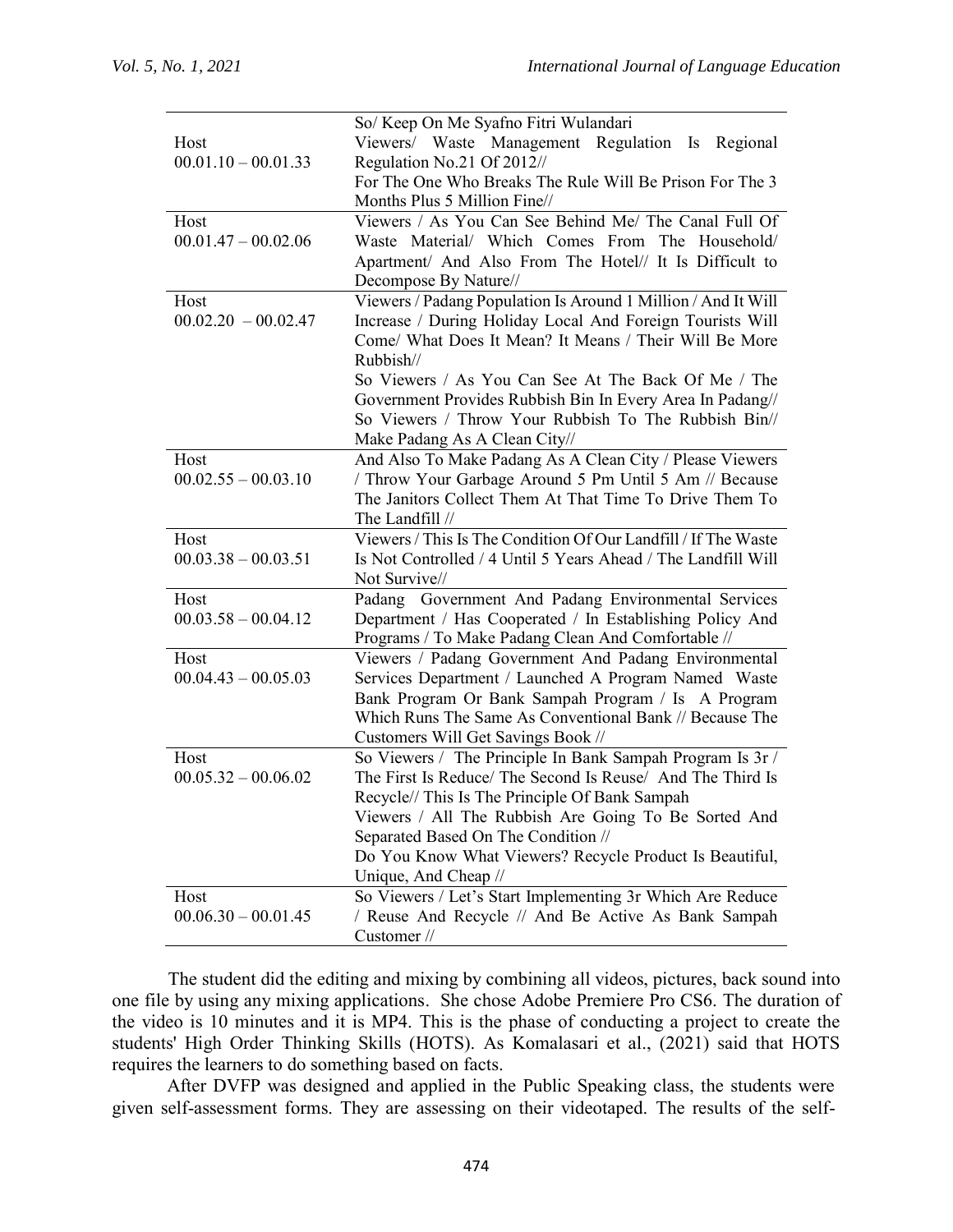assessment are recognition from the students that they become more competent in writing in the context of chosen ESP, more skillful as a public speaker in a topic related to the chosen ESP, risen their knowledge related to the chosen ESP, and also build their social life with people related to the chosen ESP. They said that DVFP does not only influence their ESP and Public Speaking skill but also affect their mind and consideration to support any issues related to the chosen ESP.

## **Conclusion**

It can be concluded that Digital Video Feature Project (DVFP) is a contribution to the development of ESP (English for Specific Purpose) material. This project assignment gives a direct improvement on the students' public speaking skill and support their ESP knowledge and skill. Besides that, it builds students' confidence, since students must visit new places and new people. They must be brave in asking people to get accurate information. Being humble and friendly are also being trained from this project assignment. The students' soft skill is sharpen in DVFP.

In this project assignment, the students must translate the information that has been filtered into English, and then write it down in cue cards. Then to make the shooting runs smoothly, they must practice reading the cue cards several times. This will make all new words easily keep in their mind. Furthermore, shooting which is conducted can be done more than once, and this has indirectly made the students use their sense and feeling in conducting the shooting. The process of conducting a Digital Video Feature Project will bring deep comprehension of the field that the students choose. They become more understanding about what they are facing.

Declaration of conflicting interest

The authors state that there is no conflict of interest concerning the publication of this paper.

Funding acknowledgement

The authors received no specific funding for this work.

## **References**

- Amamou, S., & Cheniti-belcadhi, L. (2018). Tutoring In Project-Based Learning. *Procedia Computer Science*, *126*, 176–185. https://doi.org/10.1016/j.procs.2018.07.221
- Ballew, T. D. (2017). *Teacher Pe Google receptions of a technology-Based Google Classroom* (Issue March). Carson-Newman University.
- Beshaj, L. (2015). The Growing Importance of English for Specific Purposes ( ESP ) In Albanian Higher Education. *International Journal on Studies in English Language and Literature*, *3*(6),  $10-13$ .
- Bygate, M. (2015). Sources, developments, and directions of task-based language teaching. *The Language Learning Journal*, *May*, 37–41. https://doi.org/10.1080/09571736.2015.1039566
- Gall, M., Gall, J. P., & Borg, W. R. (2003). *Educational Research\_ An Introduction* (7th Editio). Person Education Inc.
- Hertzog, P. E. (2019). Effective use of video lectures for design project students. *World Transactions on Engineering and Technology Education*, *17*(2), 181–186.
- Hutchinson, T., & Waters, A. (1991). *English for Specific Purposes: A learning-centered approach* (6th edition). Cambridge University Press.
- Javid, C. Z. (2013). English for Specific Purposes : Its Definition, Characteristics, Scope, and Purpose. *European Journal of Scientific Research*, *112*(1), 138–151.
- Jehanzeb, K., & Bashir, N. A. (2013). Training and Development Program and its Benefits to